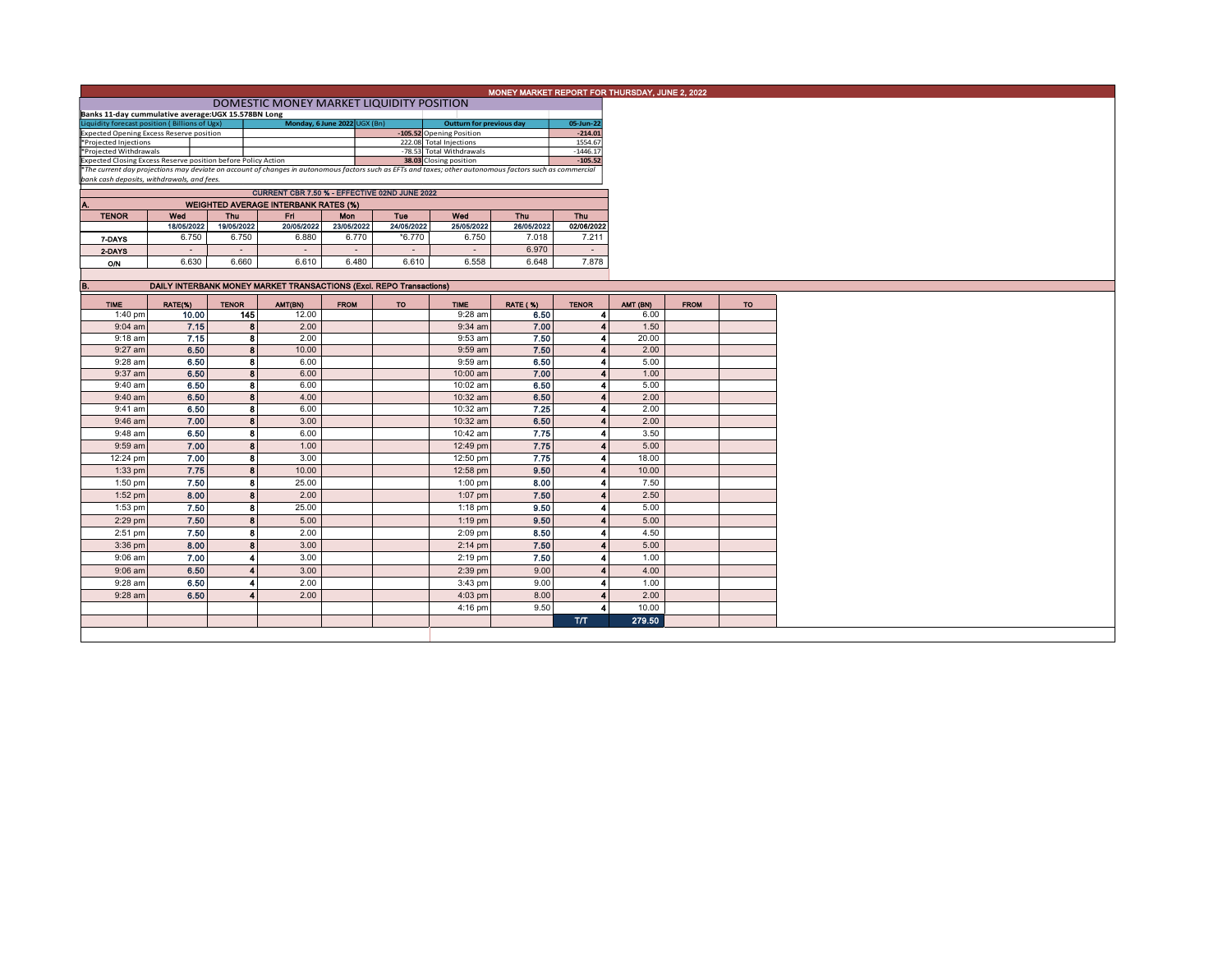| 7.000<br>6.000<br>5.000<br>4.000<br>26/05/2022<br>30/05/2022<br>31/05/2022<br>01/06/2022<br>02/06/2022<br>16/05/2022<br>17/05/2022<br>18/05/2022<br>19/05/2022<br>20/05/2022<br>23/05/2022<br>24/05/2022<br>25/05/2022<br>27/05/2022<br>• Overnight WAR -7-day WAR - CBR rate - Upper bound - Lower bound<br>MONETARY POLICY OPERATIONS MATURITIES PROFILE: (10-JUNE- 2022 TO 19-JANUARY- 2023)<br>FRI.<br><b>THUR</b><br><b>THUR</b><br><b>THUR</b><br><b>THUR</b><br><b>TOTAL</b><br><b>THUR</b><br><b>THUR</b><br><b>THUR</b><br><b>THUR</b><br><b>THUR</b><br><b>THUR</b><br><b>THUR</b><br>16-Jun-22<br>30-Jun-22<br>07-Jul-22<br>14-Jul-22<br>28-Jul-22<br>04-Aug-22<br>18-Aug-22<br>08-Dec-22<br>10-Jun-22<br>23-Jun-22<br>10-Nov-22<br>19-Jan-23<br>123.20<br><b>REPO</b><br>123.20<br>$\sim$<br>$\sim$<br>$\sim$<br>$\sim$<br>$\sim$<br>$\sim$<br>$\overline{\phantom{a}}$<br>$\sim$<br>$\sim$<br>$\sim$<br>$\overline{\phantom{a}}$<br><b>REV REPO</b><br>$\sim$<br>$\sim$<br>$\sim$<br>$\sim$<br>$\sim$<br>$\sim$<br>$\sim$<br>$\sim$<br>$\overline{\phantom{a}}$<br>$\sim$<br>$\sim$<br>$\overline{\phantom{a}}$<br>$\sim$<br>69.70<br>12.57<br>26.03<br>73.14<br>33.00<br>26.60<br>15.00<br>22.13<br>379.76<br>60.53<br>41.06<br><b>BOU BILL/DEPO A</b><br>$\sim$ 10 $\pm$<br>$\sim$ | $\frac{C}{9.500}$ |        |       |               | CBR AND THE 7- DAY WAR INTERBANK RATES |       |              |       |              |       |              |               |  |
|---------------------------------------------------------------------------------------------------------------------------------------------------------------------------------------------------------------------------------------------------------------------------------------------------------------------------------------------------------------------------------------------------------------------------------------------------------------------------------------------------------------------------------------------------------------------------------------------------------------------------------------------------------------------------------------------------------------------------------------------------------------------------------------------------------------------------------------------------------------------------------------------------------------------------------------------------------------------------------------------------------------------------------------------------------------------------------------------------------------------------------------------------------------------------------------------------------------------------------------------------------------------------------------------------|-------------------|--------|-------|---------------|----------------------------------------|-------|--------------|-------|--------------|-------|--------------|---------------|--|
|                                                                                                                                                                                                                                                                                                                                                                                                                                                                                                                                                                                                                                                                                                                                                                                                                                                                                                                                                                                                                                                                                                                                                                                                                                                                                                   | 9.000<br>8.500    |        |       |               |                                        |       |              |       |              |       |              |               |  |
|                                                                                                                                                                                                                                                                                                                                                                                                                                                                                                                                                                                                                                                                                                                                                                                                                                                                                                                                                                                                                                                                                                                                                                                                                                                                                                   | 8.000<br>7.500    |        |       |               |                                        |       |              |       |              |       |              |               |  |
|                                                                                                                                                                                                                                                                                                                                                                                                                                                                                                                                                                                                                                                                                                                                                                                                                                                                                                                                                                                                                                                                                                                                                                                                                                                                                                   | 6.500             |        |       |               |                                        |       |              |       |              |       |              |               |  |
|                                                                                                                                                                                                                                                                                                                                                                                                                                                                                                                                                                                                                                                                                                                                                                                                                                                                                                                                                                                                                                                                                                                                                                                                                                                                                                   | 5.500             |        |       |               |                                        |       |              |       |              |       |              |               |  |
|                                                                                                                                                                                                                                                                                                                                                                                                                                                                                                                                                                                                                                                                                                                                                                                                                                                                                                                                                                                                                                                                                                                                                                                                                                                                                                   | 4.500             |        |       |               |                                        |       |              |       |              |       |              |               |  |
|                                                                                                                                                                                                                                                                                                                                                                                                                                                                                                                                                                                                                                                                                                                                                                                                                                                                                                                                                                                                                                                                                                                                                                                                                                                                                                   |                   |        |       |               |                                        |       |              |       |              |       |              |               |  |
|                                                                                                                                                                                                                                                                                                                                                                                                                                                                                                                                                                                                                                                                                                                                                                                                                                                                                                                                                                                                                                                                                                                                                                                                                                                                                                   |                   |        |       |               |                                        |       |              |       |              |       |              |               |  |
|                                                                                                                                                                                                                                                                                                                                                                                                                                                                                                                                                                                                                                                                                                                                                                                                                                                                                                                                                                                                                                                                                                                                                                                                                                                                                                   |                   |        |       |               |                                        |       |              |       |              |       |              |               |  |
|                                                                                                                                                                                                                                                                                                                                                                                                                                                                                                                                                                                                                                                                                                                                                                                                                                                                                                                                                                                                                                                                                                                                                                                                                                                                                                   | D.                |        |       |               |                                        |       |              |       |              |       |              |               |  |
|                                                                                                                                                                                                                                                                                                                                                                                                                                                                                                                                                                                                                                                                                                                                                                                                                                                                                                                                                                                                                                                                                                                                                                                                                                                                                                   | <b>DATE</b>       |        |       |               |                                        |       |              |       |              |       |              |               |  |
|                                                                                                                                                                                                                                                                                                                                                                                                                                                                                                                                                                                                                                                                                                                                                                                                                                                                                                                                                                                                                                                                                                                                                                                                                                                                                                   |                   |        |       |               |                                        |       |              |       |              |       |              |               |  |
|                                                                                                                                                                                                                                                                                                                                                                                                                                                                                                                                                                                                                                                                                                                                                                                                                                                                                                                                                                                                                                                                                                                                                                                                                                                                                                   |                   |        |       |               |                                        |       |              |       |              |       |              |               |  |
|                                                                                                                                                                                                                                                                                                                                                                                                                                                                                                                                                                                                                                                                                                                                                                                                                                                                                                                                                                                                                                                                                                                                                                                                                                                                                                   |                   |        |       |               |                                        |       |              |       |              |       |              |               |  |
|                                                                                                                                                                                                                                                                                                                                                                                                                                                                                                                                                                                                                                                                                                                                                                                                                                                                                                                                                                                                                                                                                                                                                                                                                                                                                                   | <b>TOTAL O</b>    | 199.74 | 60.70 | <b>26.02.</b> | 79.44                                  | 44.0A | <b>99.00</b> | na an | <b>15.00</b> | 22.42 | <b>10.57</b> | <b>602.07</b> |  |

TOTALS 183.74 183.74 69.70 26.03 73.14 - 41.06 33.00 26.60 15.00 22.13 12.57 502.97<br>Total O/S Deposit Auction & BOU Bill balances held by BOU up to 19 JANUARY 2023: UGX 380 BN<br>Total O/S Repo, Reverse Repo, BOU Bill balance

| (EI) STOCK OF TREASURY SECURITIES                                                    |                                                   |             |                  |             | EII)            | <b>MONETARY POLICY MARKET OPERATIONS</b> |                                        |         |         |                |
|--------------------------------------------------------------------------------------|---------------------------------------------------|-------------|------------------|-------------|-----------------|------------------------------------------|----------------------------------------|---------|---------|----------------|
|                                                                                      | LAST TBIILS ISSUE DATE: 25-MAY-2022               |             |                  |             |                 |                                          | (VERTICAL REPOS, REV-REPOS & BOU BILL) |         |         |                |
| On-the-run O/S T-BILL STOCKs (Bns-UGX)                                               |                                                   |             | 4.794.89         | 06/06/2022  | Column1         | Column <sub>2</sub>                      | Column3                                | Column4 | Columnã | <b>Column6</b> |
|                                                                                      | 25,016.75<br>On-the-run O/S T-BONDSTOCKs(Bns-UGX) |             |                  |             | 06/06/2022 REPO | 06-May -                                 | 234.00                                 | 6.500   |         |                |
| TOTAL TBILL & TBOND STOCK- UGX                                                       |                                                   |             | 29.811.65        |             | <b>REPO</b>     | 09-May -                                 | 354.00                                 | 6.500   |         |                |
| O/S=Outstanding                                                                      |                                                   |             |                  |             | <b>REPO</b>     | $10$ -May -                              | 280.00                                 | 6.500   |         |                |
| <b>MATURITY</b>                                                                      | <b>TOTAL STOCK</b>                                | YTM (%)     | <b>CHANGE IN</b> |             | <b>REPO</b>     | $12$ -May -                              | 494.00                                 | 6.500   |         |                |
|                                                                                      | <b>(BN UGX)</b>                                   | AT CUT OFF" | <b>YTM (+/-)</b> |             | <b>BOU BILL</b> | $12$ -May -                              | 280.32                                 | 6,998   |         | 28             |
| 91                                                                                   | 0.38                                              | 6.501       | $-0.100$         |             | <b>BOU BILL</b> | 12-May -                                 | 24.82                                  | 7.109   |         | 56             |
| 182                                                                                  | 30.09                                             | 7.989       | $-0.011$         |             | <b>BOU BILL</b> | $12$ -May -                              | 11.87                                  | 8.500   |         | 252            |
| 364                                                                                  | 4.764.42                                          | 9.000       | 0.000            |             | <b>REPO</b>     | $13-May -$                               | 72.00                                  | 6.500   |         |                |
| 2YR                                                                                  | 1,016.00                                          | 9.900       | $-0.590$         |             | <b>REPO</b>     | $17$ -May -                              | 3.00                                   | 6.500   |         |                |
| 3YR                                                                                  | 58.00                                             | 12.090      | $-1.010$         |             | <b>REPO</b>     | 19-May -                                 | 40.00                                  | 6.500   |         |                |
| 5YR                                                                                  | 963.61                                            | 14,390      | 1.390            |             | <b>REPO</b>     | 20-May -                                 | 40.00                                  | 6.500   |         |                |
| 10YR                                                                                 | 10,877.58                                         | 13.750      | 0.250            |             | <b>REPO</b>     | 23-May -                                 | 29.00                                  | 6.500   |         |                |
| 15YR                                                                                 | 9,420.55                                          | 14.390      | $-1.510$         |             | <b>REPO</b>     | $24$ -May -                              | 146.00                                 | 6.500   |         |                |
| 20YR                                                                                 | 2,681.02                                          | 15.900      | 0.400            |             | <b>REPO</b>     | 25-May -                                 | 178.50                                 | 6.500   |         |                |
| Cut OFF is the lowest price/highest vield that satisfies the auction awarded amount. |                                                   |             |                  |             | <b>REPO</b>     | $26$ -May -                              | 399.00                                 | 6.500   |         |                |
|                                                                                      |                                                   |             |                  |             | <b>REPO</b>     | 27-May -                                 | 147.00                                 | 6.500   |         |                |
|                                                                                      |                                                   |             |                  |             | <b>REPO</b>     | $30$ -May -                              | 95.00                                  | 6.500   |         |                |
|                                                                                      |                                                   |             |                  | <b>REPO</b> | $31$ -May -     | 93.00                                    | 6.500                                  |         |         |                |
|                                                                                      |                                                   |             |                  |             | <b>REPO</b>     | $02$ -Jun $-$                            | 123.00                                 | 7.500   |         |                |

WAR-Weighted Average Rate